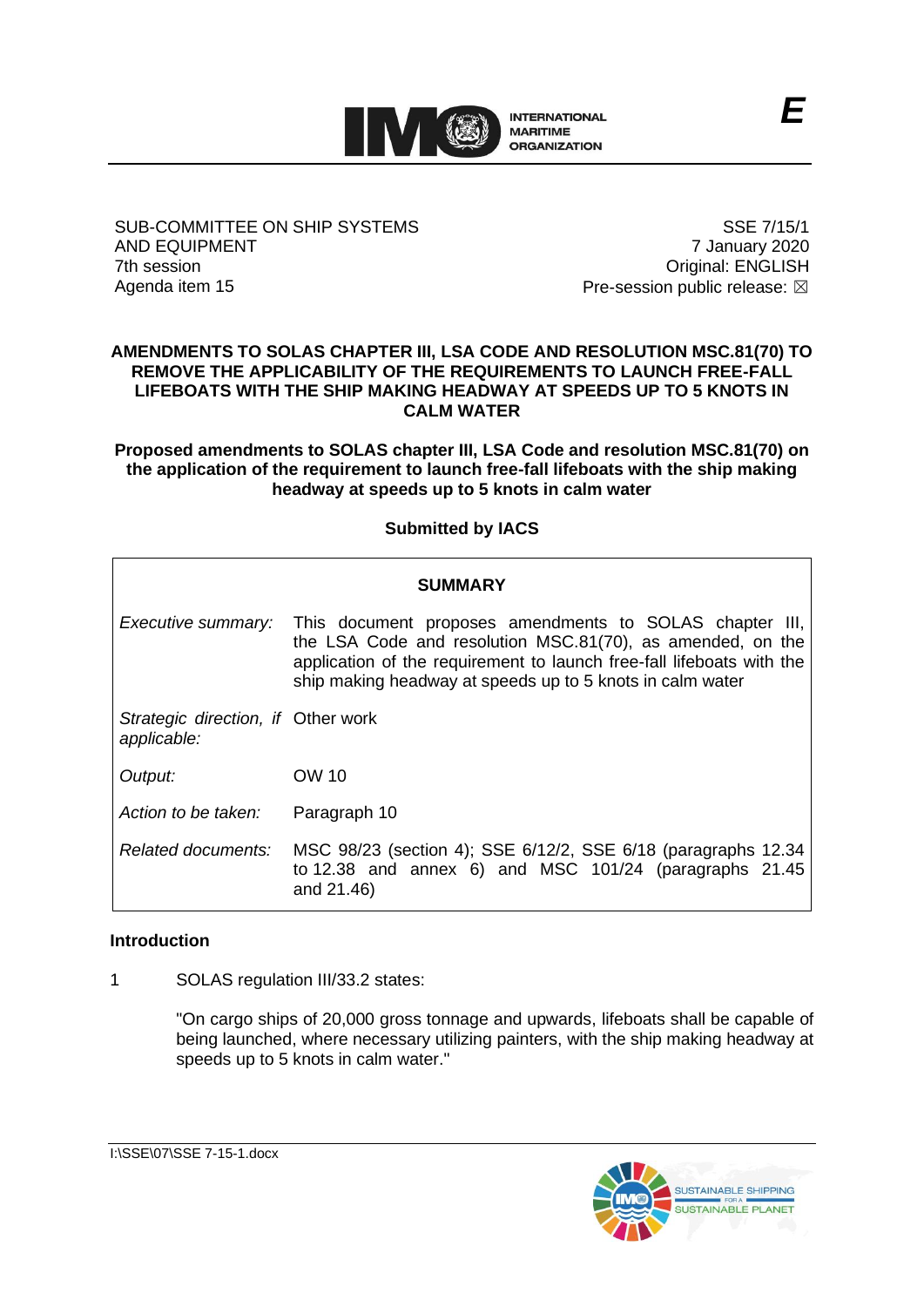2 Paragraph 4.4.1.3.2 of the International Life-Saving Appliance (LSA) Code on general requirements for lifeboats states:

"4.4.1.3 All lifeboats shall be of sufficient strength to:

- …
- .2 be capable of being launched and towed when the ship is making headway at a speed of 5 knots in calm water."

3 Paragraph 5.4 of part 2 of the *Revised recommendation on testing of life-saving appliances* (resolution MSC.81(70)), as amended, states:

"5.4 Launch test:

It should be demonstrated that the fully equipped lifeboat on cargo ships of 20,000 gross tons or more and rescue boat can be launched from a ship proceeding ahead at a speed of not less than 5 knots in calm water and on an even keel. There should be no damage to the lifeboat or the rescue boat or their equipment as a result of this test."

#### **Background**

4 Having considered document SSE 6/12/2 (IACS), SSE 6 developed a justification for a new output on amendments to SOLAS chapter III, the LSA Code and resolution MSC.81(70) to remove the applicability of the requirements to launch free-fall lifeboats with the ship making headway at speeds up to 5 knots in calm water (SSE 6/18, annex 6).

5 Having considered this justification, MSC 101 agreed to include, in the biennial agenda of the SSE Sub-Committee for 2020-2021 and the provisional agenda for SSE 7, an output on "Amendments to SOLAS chapter III, LSA Code and resolution MSC.81(70) to remove the applicability of the requirements to launch free-fall lifeboats with the ship making headway at speeds up to 5 knots in calm water", with a target completion year of 2020 (MSC 101/24, paragraph 21.45).

6 The Committee further agreed (MSC 101/24, paragraph 21.46), in accordance with the *Guidance on entry into force of amendments to the 1974 SOLAS Convention and related mandatory instruments* (MSC.1/Circ.1481) and the *Guidance on drafting of amendments to the 1974 SOLAS Convention and related mandatory instruments* (MSC.1/Circ.1500/Rev.1), that:

- .1 the amendments to be developed should apply to all ships to which SOLAS chapter III, the LSA Code and resolution MSC.81(70) applied;
- .2 the instruments to be amended were SOLAS chapter III, the LSA Code and resolution MSC.81(70); and
- .3 the amendments to be developed should enter into force on 1 January 2024, provided that they were adopted before 1 July 2022.

#### **Discussion**

7 IACS concurs with the assessment provided by SSE 6 that, in terms of feasibility, practicability and proportionality, it is considered that there are no safety benefits in implementing the above provisions for free-fall lifeboats. Conducting such a test on davit launched lifeboats verifies that the launching arrangements are of adequate strength, considering the dynamic load that is thereby exerted. This is not relevant in the context of free-fall lifeboats (SSE 6/18, paragraph 14 of annex 6).